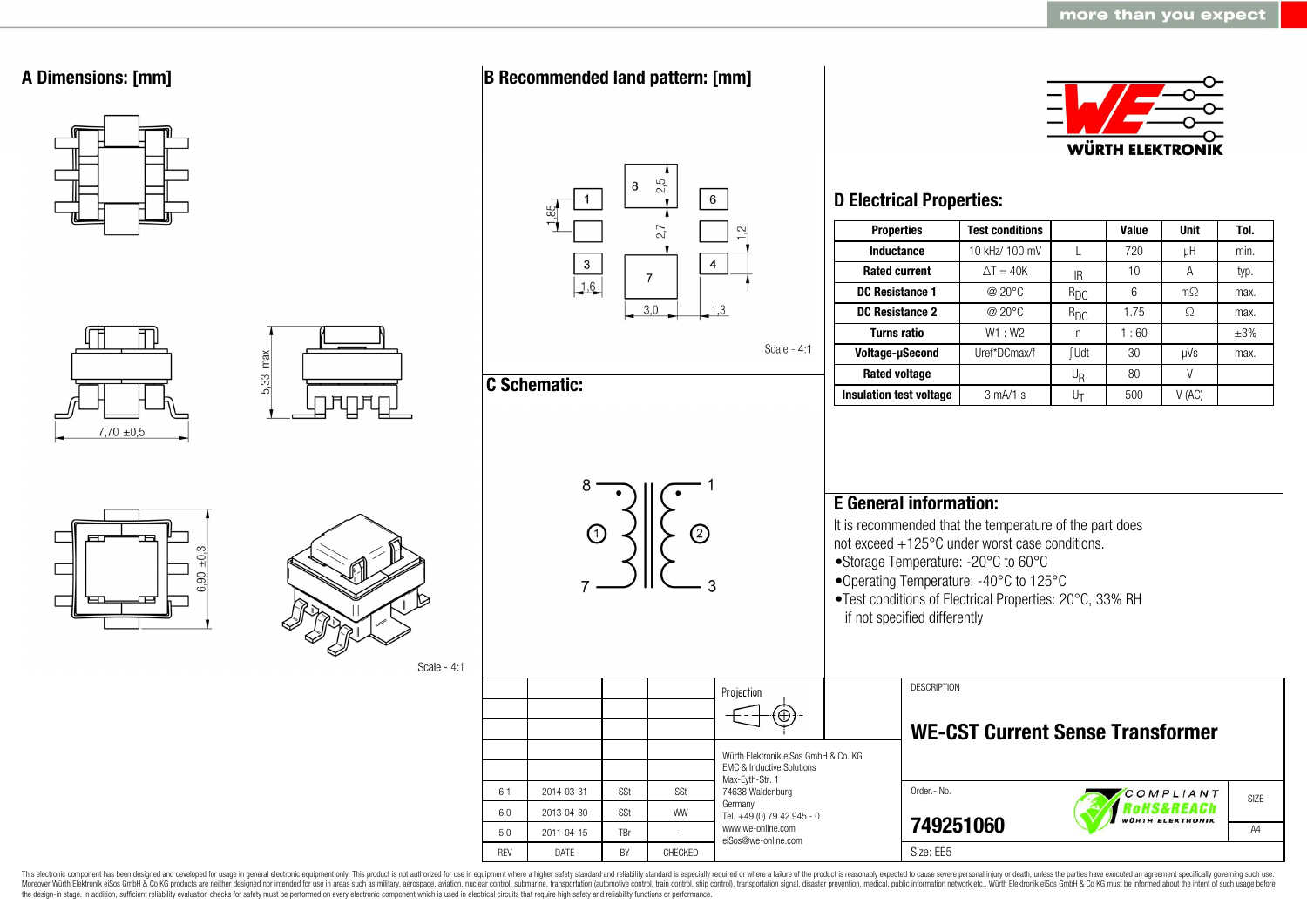# **H Soldering Specifications:**



# $T_{p}$  $T_c - 5$ °C Max. Ramp Up Rate = 3°C/s Max. Ramp Down Rate = 6°C/s ⇑  $\mathsf{T}_\mathsf{L}$ t. Preheat Area smax Temperature  $T_{\text{smin}}$ 25 Time 25°C to Peak Time  $\implies$

# **H1: Classification Reflow Profile for SMT components: H2: Classification Reflow Profiles**

| <b>Profile Feature</b>                                                                                                                        | <b>Pb-Free Assembly</b>                             |
|-----------------------------------------------------------------------------------------------------------------------------------------------|-----------------------------------------------------|
| Preheat<br>- Temperature Min (T <sub>smin</sub> )<br>- Temperature Max (T <sub>Smax</sub> )<br>- Time $(t_s)$ from $(T_{smin}$ to $T_{smax})$ | $150^{\circ}$ C<br>$200\degree C$<br>60-120 seconds |
| Ramp-up rate $(T_1$ to $T_p$ )                                                                                                                | 3°C/ second max.                                    |
| Liquidous temperature $(T1)$<br>Time $(tl)$ maintained above T <sub>1</sub>                                                                   | $217^{\circ}$ C<br>$60-150$ seconds                 |
| Peak package body temperature $(Tp)$                                                                                                          | See Table H <sub>3</sub>                            |
| Time within 5°C of actual peak temperature $(tn)$                                                                                             | 20-30 seconds                                       |
| Ramp-down rate $(T_P$ to $T_I$ )                                                                                                              | $6^{\circ}$ C/ second max.                          |
| Time 25°C to peak temperature                                                                                                                 | 8 minutes max.                                      |

refer to IPC/JEDEC J-STD-020D

# **H3: Package Classification Reflow Temperature**

|                         | <b>Package Thickness</b> | Volume mm <sup>3</sup><br>$350$ | Volume mm <sup>3</sup><br>$350 - 2000$ | Volume mm <sup>3</sup><br>>2000 |
|-------------------------|--------------------------|---------------------------------|----------------------------------------|---------------------------------|
| <b>PB-Free Assembly</b> | $< 1.6$ mm               | $260^{\circ}$ C                 | $260^{\circ}$ C                        | $260^{\circ}$ C                 |
| <b>PB-Free Assembly</b> | $1.6 - 2.5$ mm           | $260^{\circ}$ C                 | $250^{\circ}$ C                        | $245^{\circ}$ C                 |
| <b>PB-Free Assembly</b> | $> 2.5$ mm               | $250^{\circ}$ C                 | $245^{\circ}$ C                        | $245^{\circ}$ C                 |

refer to IPC/JEDEC J-STD-020D

|            |            |           |           | Projection<br>$(\oplus)$ -                                                   | <b>DESCRIPTION</b><br><b>WE-CST Current Sense Transformer</b> |
|------------|------------|-----------|-----------|------------------------------------------------------------------------------|---------------------------------------------------------------|
|            |            |           |           | Würth Elektronik eiSos GmbH & Co. KG<br><b>EMC &amp; Inductive Solutions</b> |                                                               |
| 6.1        | 2014-03-31 | SSt       | SSt       | Max-Eyth-Str. 1<br>74638 Waldenburg<br>Germany<br>Tel. +49 (0) 79 42 945 - 0 | Order - No.<br>COMPLIANT<br><b>SIZE</b>                       |
| 6.0        | 2013-04-30 | SSt       | <b>WW</b> |                                                                              | <b>OHS&amp;REACh</b><br><b>WÜRTH ELEKTRONIK</b>               |
| 5.0        | 2011-04-15 | TBr       |           | www.we-online.com<br>eiSos@we-online.com                                     | 749251060<br>A4                                               |
| <b>RFV</b> | DATE       | <b>BY</b> | CHECKED   |                                                                              | Size: EE5                                                     |

This electronic component has been designed and developed for usage in general electronic equipment only. This product is not authorized for use in equipment where a higher safety standard and reliability standard is espec Moreover Würth Elektronik eiSos GmbH & Co KG products are neither designed nor intended for use in areas such as military, aerospace, aviation, nuclear control, submarine, transportation (automotive control), stain control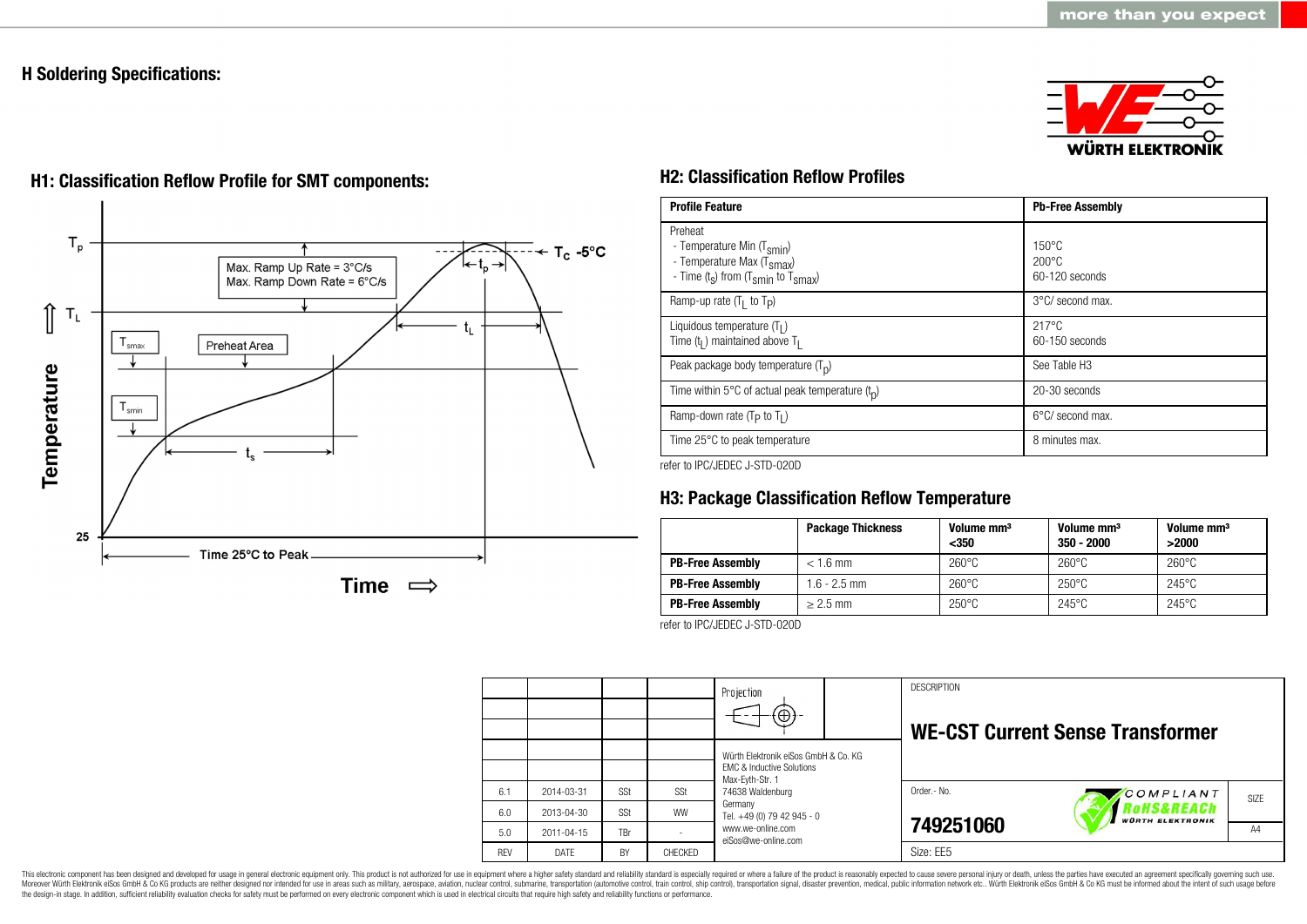# **I Cautions and Warnings:**

# **The following conditions apply to all goods within the product series of WE-CST of Würth Elektronik eiSos GmbH & Co. KG:**

## **General:**

All recommendations according to the general technical specifications of the data sheet have to be complied with.

The usage and operation of the product within ambient conditions, which probably alloy or harm the wire isolation, has to be avoided.

If the product is potted in customer applications, the potting material might shrink during and after hardening. The product is exposed to the pressure of the potting material with the effect that the core, wire and termination is possibly damaged by this pressure and so the electrical as well as the mechanical characteristics are endangered to be affected. After the potting material is cured, the core, wire and termination of the product have to be checked if any reduced electrical or mechanical functions or destructions have occurred.

The responsibility for the applicability of customer specific products and use in a particular customer design is always within the authority of the customer. All technical specifications for standard products do also apply to customer specific products.

Cleaning agents that are used to clean the customer application might damage or change the characteristics of the component, body, pins or termination.

Direct mechanical impact to the product shall be prevented as the ferrite material of the core could flake or in the worst case it could break.

## **Product specific:**

Follow all instructions mentioned in the data sheet, especially:

- •The soldering profile has to be complied with according to the technical reflow soldering specification, otherwise this will void the warranty.
- •Wave soldering is not applicable. Reflow soldering is recommended.
- •All products shall be used before the end of the period of 12 months based on the product date code, if not a 100% solderability can´t be ensured.
- •Violation of the technical product specifications such as exceeding the nominal rated current will void the warranty.

|           |                | Projection                                              | <b>DESCRIPTION</b>                      |                  |
|-----------|----------------|---------------------------------------------------------|-----------------------------------------|------------------|
|           |                | Würth Flektronik eiSos GmbH & Co. KG                    | <b>WE-CST Current Sense Transformer</b> |                  |
|           |                | <b>FMC &amp; Inductive Solutions</b><br>Max-Eyth-Str. 1 |                                         |                  |
| SSt       | SSt            | 74638 Waldenburg                                        | Order.- No.<br>COMPLIANT                | SI <sub>7F</sub> |
| SSt       | <b>WW</b>      | Germany<br>Tel. +49 (0) 79 42 945 - 0                   | <b>WÜRTH ELEKTRONIK</b>                 |                  |
| TBr       |                | www.we-online.com<br>eiSos@we-online.com                | 749251060                               | A4               |
| <b>BY</b> | <b>CHECKED</b> |                                                         | Size: FF5                               |                  |

This electronic component has been designed and developed for usage in general electronic equipment only. This product is not authorized for use in equipment where a higher safety standard and reliability standard is espec Moreover Würth Elektronik eiSos GmbH & Co KG products are neither designed nor intended for use in areas such as military, aerospace, aviation, nuclear control, submarine, transportation (automotive control), tain control) the design-in stage. In addition, sufficient reliability evaluation checks for safety must be performed on every electronic component which is used in electrical circuits that require high safety and reliability functions

6.1 6.0 5.0 REV 2014-03-31 2013-04-30 2011-04-15 DATE